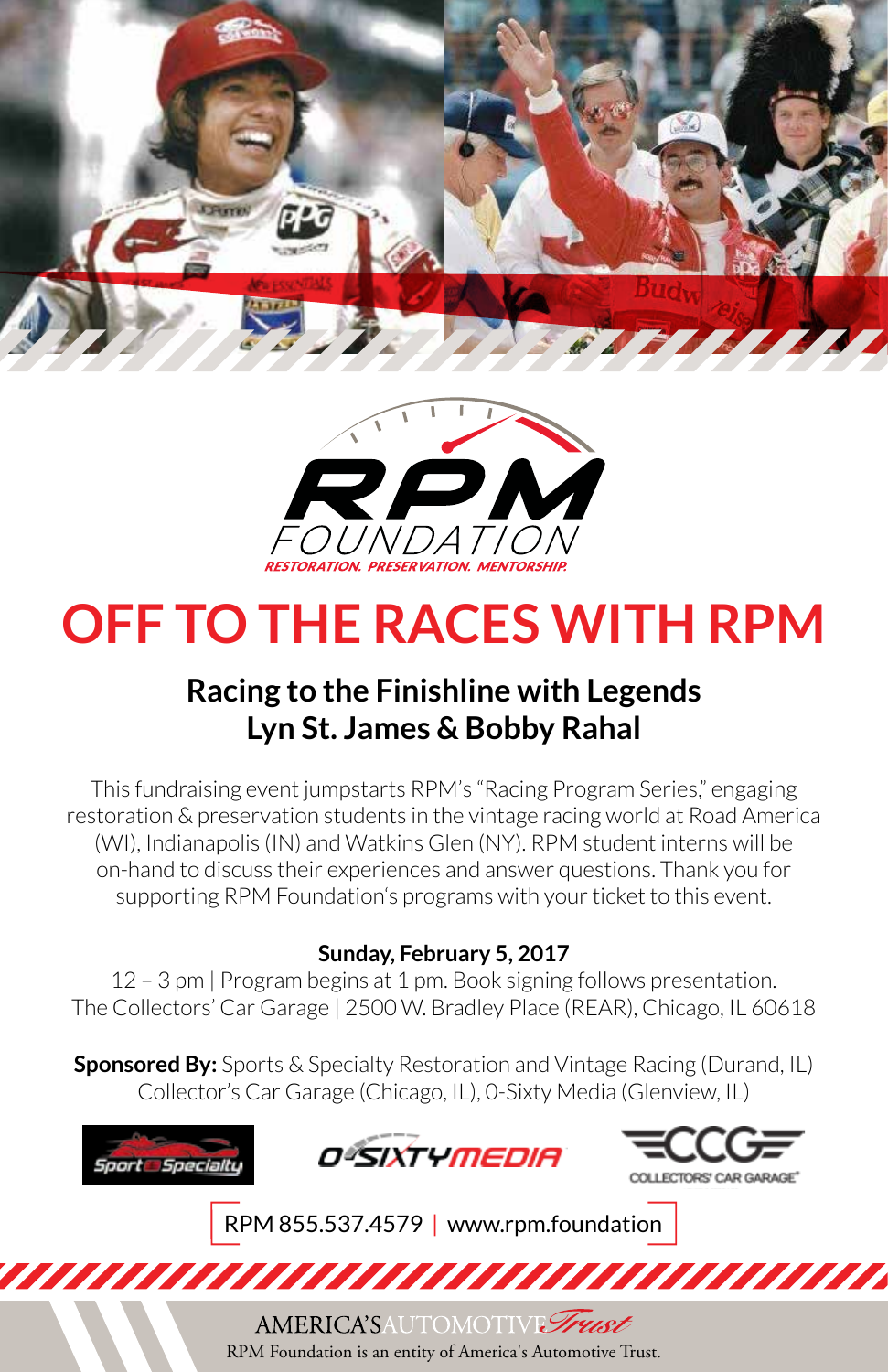

**THANK YOU** for joining Lyn, Bobby and RPM as we jumpstart OFF TO THE RACES WITH RPM, our Racing Program Series designed to engage students with the vintage racing world!

#### **ABOUT RPM FOUNDATION**

RPM Foundation is a service-providing, resource-sharing, grant-giving organization that accelerates the growth of the next generation of automotive **R**estoration and **P**reservation craftsmen and artisans though formal training and **M**entorship. Founded through the vision of Hagerty in 2005, RPM Foundation is the educational arm of America's Automotive Trust. Together, these organizations work to secure and preserve America's automotive heritage.

RPM is based in Tacoma, WA with offices in Chicago and ambassadors in 10 States and Germany.

## **PROGRAM**

**12 – 3 pm Beverages & Football Food**

| 1 pm | <b>Welcome &amp; Introductions</b><br>Diane Fitzgerald, President, RPM Foundation<br><b>The Passions Driving Race Team Owners</b><br>Lyn St. James, Moderator<br><b>Bobby Rahal, racer</b><br>Learn about Rahal's racing career and current<br>team objective at Rahal Letterman Lanigan Racing |
|------|-------------------------------------------------------------------------------------------------------------------------------------------------------------------------------------------------------------------------------------------------------------------------------------------------|
| 2 pm | <b>Closing Remarks &amp; Book Signing</b><br><b>Bobby Rahal: The Graceful Champion</b><br>by Gordon Kirby (1999)<br>An Incredible Journey by Lyn St. James (2002)                                                                                                                               |
|      | Feel free to linger after the Program and Book Signing!                                                                                                                                                                                                                                         |

### **ABOUT AMERICA'S AUTOMOTIVE TRUST**

America's Automotive Trust (AAT), headquartered in Tacoma, Washington, is a newly formed notfor-profit corporation that seeks to secure America's automotive heritage and to transfer the skills and knowledge necessary for the future of collector vehicles and the enthusiast community for generations to come. Today, AAT is made up of four founding entities: LeMay – America's Car Museum, RPM Foundation, Club Auto and The Concours Club. americasautomotivetrust.org.

### AMERICA'SAUTOMOTIVE Trust



RPM Foundation, 2702 East D Street, Tacoma, WA 98421 **Toll Free:** 855.537.4579 **Email:** info@rpm.foundation **Website:** www.rpm.foundation